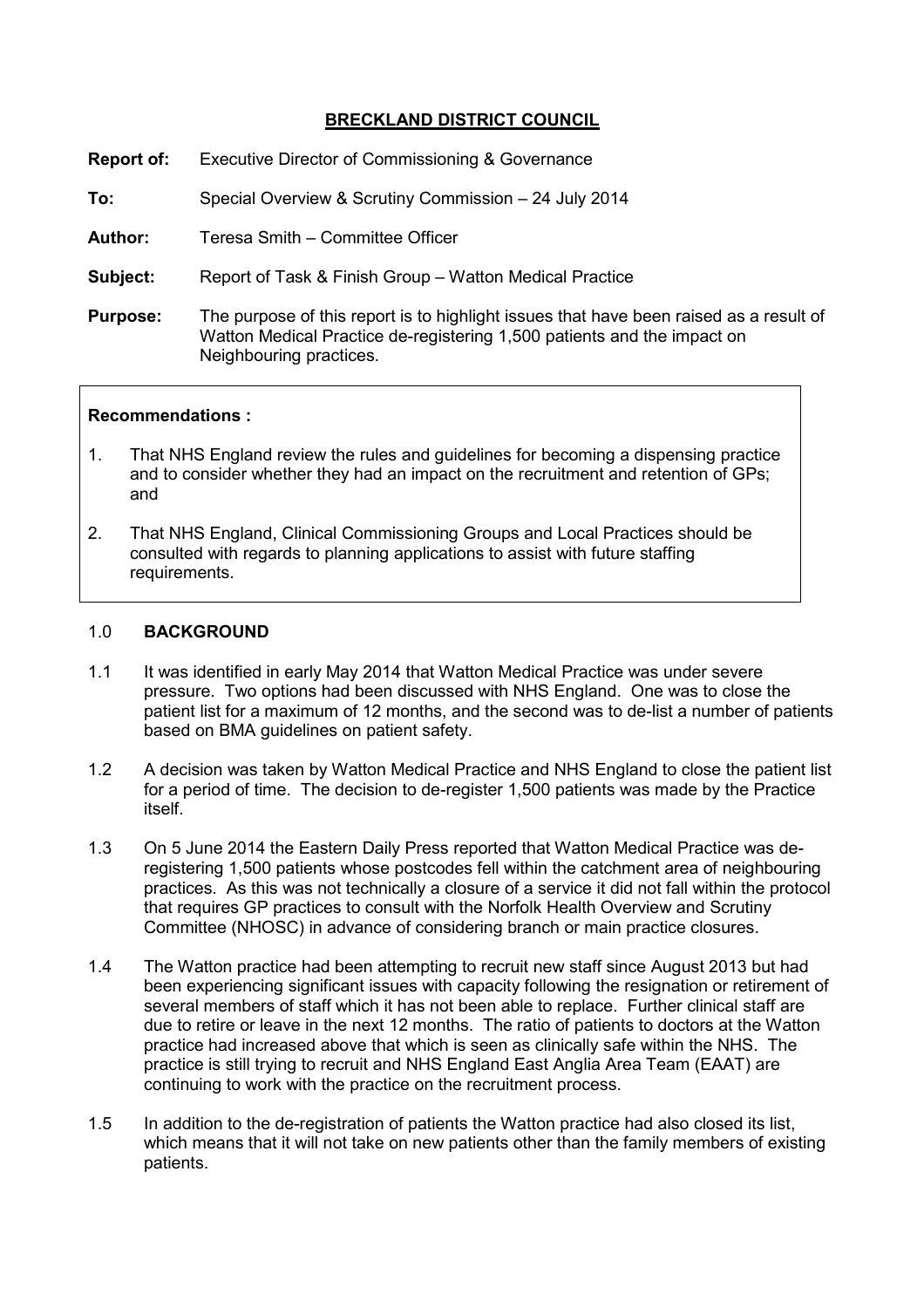- 1.6 The practice has also implemented a new appointment system in recent times to enable it to provide a greater number of appointments. The process involves patients who wish to book an appointment being initially assessed by a doctor or nurse over the phone. Those who do not need or wish to attend in person receive advice over the phone, while other patients who need to be seen are allocated an appointment of an appropriate length or urgency. This system is very similar to that operated by a number of other local practices. A valid criticism of the process could be a loss of privacy when a patient is in either a family or work environment and therefore sensitivity needed to be observed.
- 1.7 The decision to close the Watton Medical Practice patient list came into effect on 1 June 2014. The NHS England EAAT consulted with the neighbouring practices immediately before the decision was taken and considered their concerns but, on balance, felt that the application to close the patient list should be agreed. On the evidence provided to the Task and Finish Group by those consulted, Members considered the overall consultation left much to be desired.
- 1.8 Following the de-registration of the 1,500 patients from Watton, NHS England EAAT is very conscious of the effects on neighbouring practices and is providing additional resources to:-
	- Secure additional capacity to undertake home visits for all affected practices
	- Provide communications support to the Watton practice
	- Support discussions with the community service providers to ensure continuity of care for patients in the community.
- 1.9 There are no plans to commission a second surgery in Watton as the NHS England EAAT considers the existing practice, with sufficient GP resources supported by other clinical staff including Nurse Practitioners, would be able to provide services to the local population.
- 1.10 The NHS England EAAT acknowledges that the shortage of GPs is now an important issue across Norfolk and East Anglia. It describes recruitment and retention of doctors as a significant risk to many practices, with locum doctors becoming more difficult and expensive to recruit. It is working at a local and regional level to highlight the issue and identify opportunities to raise the profile of East Anglia. The issue of NHS workforce planning with particular regard to GP recruitment and retention as it affects Norfolk is one which NHOSC might wish to examine.
- 1.11 Councillors from Breckland District Council and the local Member of the Norfolk County Council have met with NHS England EAAT about the situation in Watton and neighbouring areas.
- 1.12 The issue was raised at Breckland Overview and Scrutiny Commission meeting on 30 June 2014 where it was agreed a Task & Finish Group would be set up to consider the following issues:
	- Data Gathering
	- Future Growth of the District and means by which NHS respond to that.
	- Recruitment and retention of GPs at the surgery and across Norfolk.
	- Locally specific Issues
- 1.13 The Task & Finish Group met on two occasions, 1 July where specific questions were agreed to be asked of the Watton Medical Practice, and neighbouring practices. The second meeting held on 15 July saw consultations with the Watton Practice Manager, a representative of patients de-registered Maxine Creed, and Julian Horn, Editor of the Wayland News.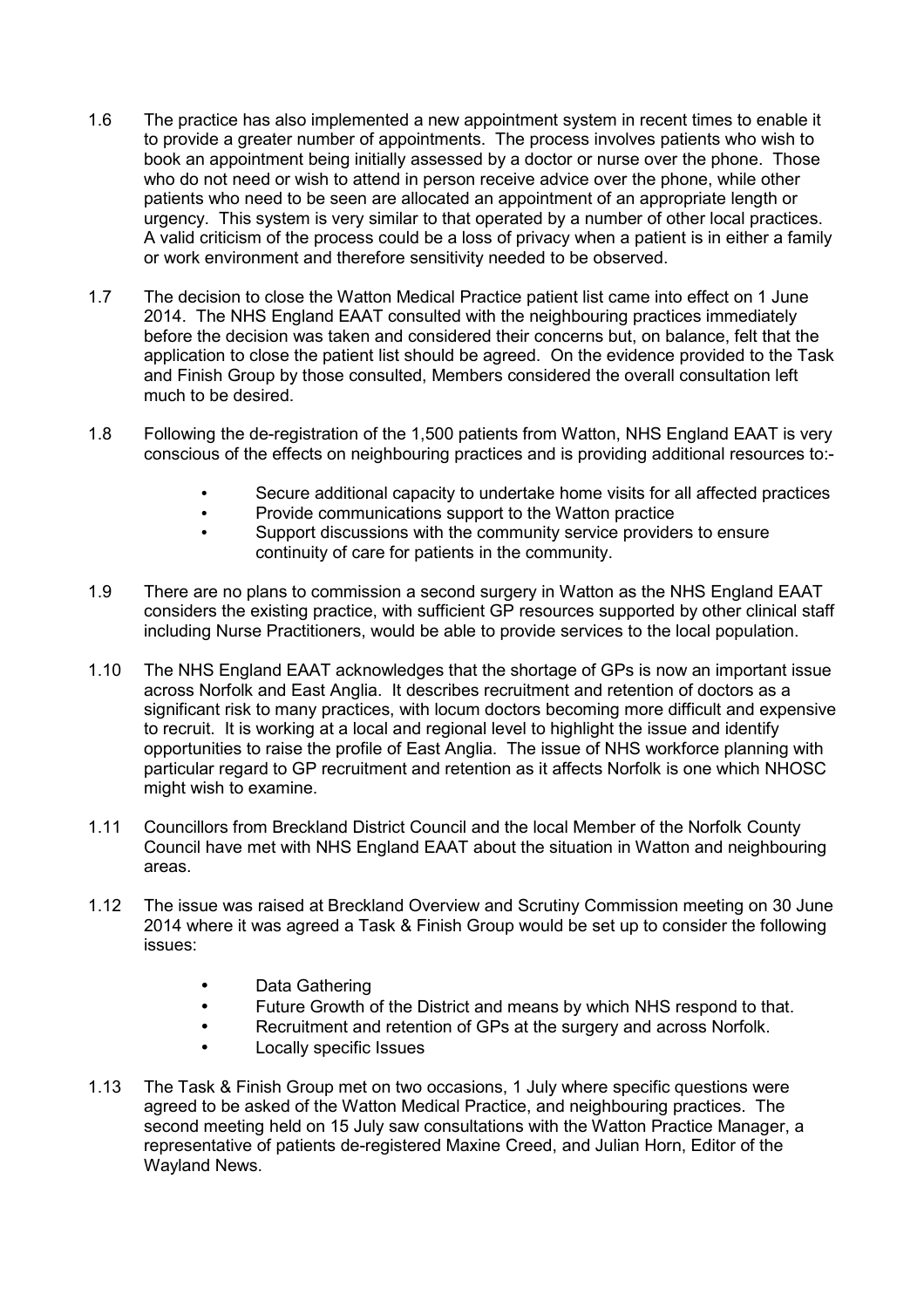- 1.14 The Task and Finish Group issued letters to the neighbouring practices to ask them specific questions of which the feedback is set out in Appendix 2.
- 1.15 A letter was sent to the Watton Medical Practice to invite the Practice Manager and Senior Practitioner to a meeting to discuss a list of issues the Task and Finish Group had raised. A copy of the letter is shown in Appendix 3.
- 1.16 Capita was asked to provide information on the housing figures for Watton and the surrounding villages to inform if population growth has had a major impact on patient numbers. This information is shown in Appendix 4.
- 1.17 NHS England reported there were no issues of concern with regard to the quality of medical treatment given by the Practice. This view was supported by other consultees.
- 1.18 After high-level research had been undertaken, the Task and Finish Group highlighted the following issues as being the main concerns as a result of the Watton Medical Practice deregistering 1,500 patients and the impact this has had on neighbouring practices.

### 1.19 **Issue 1 - Growth in Population in and around Watton**

- 1.19.1 It was understood initially the growth in population of in and around Watton was the main cause for the de-registration of 1,500 patients.
- 1.19.2 Following investigation with Capita on the housing figures, together with the meeting held with the Practice Manager it was clear that this was an issue with the recruitment and retention of GPs and not an increase in patient numbers through population growth or in-migration.
- 1.19.3 Appendix 4 gives housing completion data for the parishes in and around the Watton area since 2009 and shows the growth in population has not had an impact on an increase in patients at the Practice. The collective effect of planning permissions within the affected areas is broadly equivalent to one additional GP over a five-year planning cycle.
- 1.19.4 The catchment area map (Appendix 2) is very unclear particularly around who should be registered at the Watton Surgery. Access to catchment area maps is not easy for the general public.
- 1.19.5 It was reported at a meeting held with Elizabeth Truss MP on Friday 11 July that those living in the core catchment area of Watton Medical Practice and in areas not covered by any other medical practice could still be allocated to the practice, but would need to follow the formal allocation process which was administered by SERCO.
- 1.19.6 Following feedback received from neighbouring practices it was noted that GP Practices nor NHS England were involved as a statutory consultee as part of the planning process. Only NHS England can commission new GP Practices and are only involved if a premises needs to be allocated, they are not included in the growth plans.
- 1.19.7 It is recommended by the Task and Finish Group that in future NHS England EAAT, Clinical Commissioning Groups and local practices should be included as a consultee on large planning applications.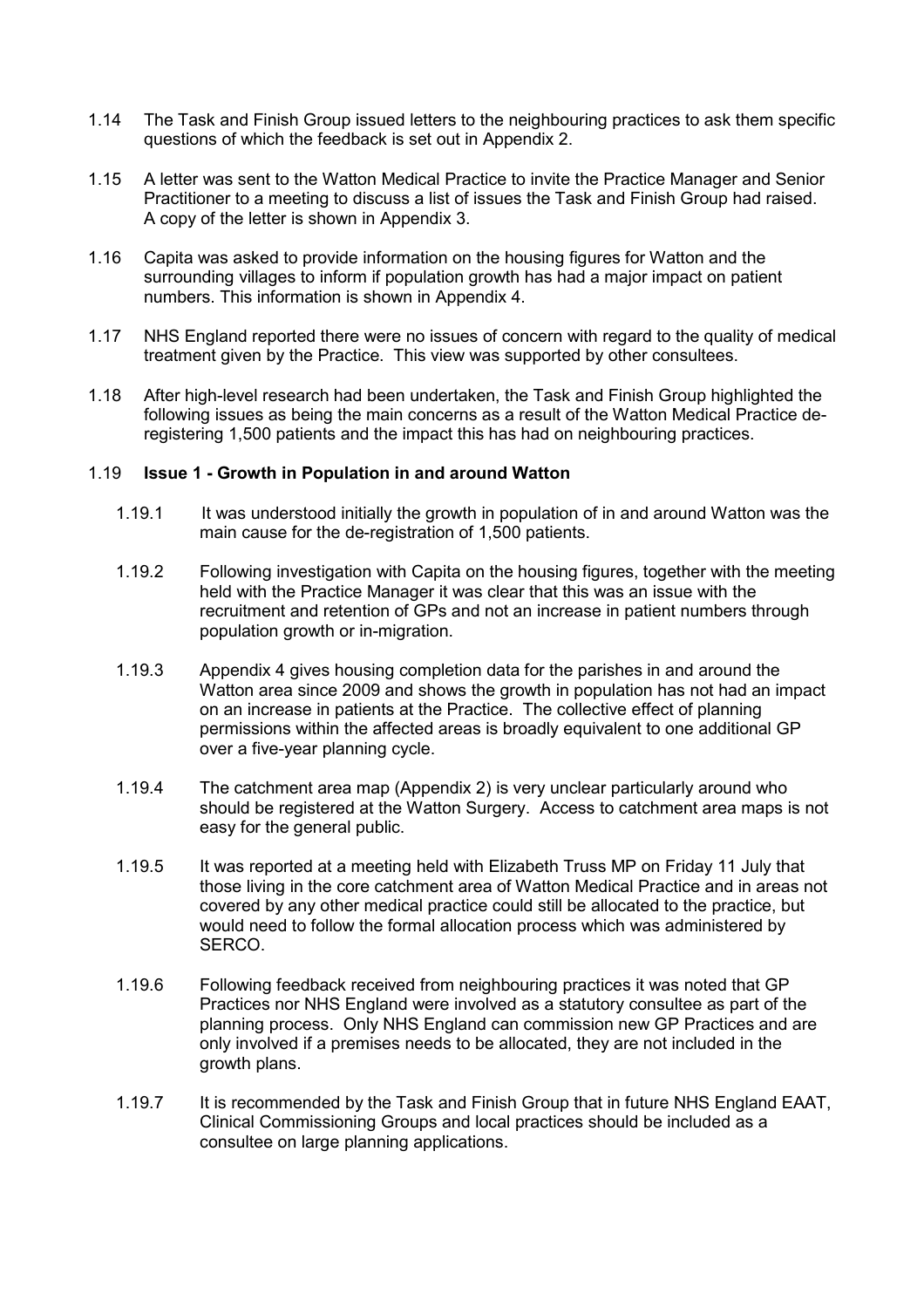## 1.20 **Issue 2 – Recruitment and Retention of Clinical Staff**

- 1.20.1 It became clear that following a series of unforeseen circumstances the Practice found themselves in a position of needing to recruit a number of clinical staff, however following the attempts of the Watton Medical Practice to recruit they had been unsuccessful in doing so. The Practice would continue to work with NHS England in recruiting GPs and have advertised in a variety of places including the British Medical Journal and the Local Medical Council.
- 1.20.2 It transpired that a key reason behind the difficulties in attracting GPs to the Watton Medical Practice that it is not a dispensing practice. Further investigation would be required to look at the disparity between dispensing and non-dispensing practices. Some practices in the District, in particular rural practices carry out their own dispensing; others have independent pharmacies co-located with their own premises.
- 1.20.3 Whilst recruitment is underway at the Practice to fill the vacant posts there is no guarantee that this process will be successful and in what timeframe. Should the practice fail to recruit and should there be further staff changes, then the Practice would – later this year – need to consider the options open to them and how they best meet the needs of their catchment whilst maintaining an appropriate GP/Patient ratio.

## 1.21 **Issue 3 – Public transport**

- 1.21.1 Concern was raised by the public about the lack of public transport around rural Norfolk. Some had been transferred to a surgery that was up to 13 miles away, and therefore transport costs were likely to increase to a point where patients would not be able to afford this and this could compromise their health.
- 1.21.2 Community Car schemes would be able to support patients where they were supplied in villages and Breckland Council would be able to provide financial assistance to Towns and Parishes that wish to operate the scheme.
- 1.21.3 The Task and Finish Group were informed that a Sub-group of the Health and Wellbeing Board was being set up at Norfolk County Council which would specifically look at how transport provision could be co-ordinated across Norfolk. Further information would be disseminated once known.

### 2.0 **OPTIONS**

2.1 Members are invited to endorse the report and forward the recommendations to Norfolk Health Overview and Scrutiny Committee.

### 3.0 **REASONS FOR RECOMMENDATIONS**

3.1 In examining the issues surrounding the de-registration of 1,500 patients from Watton Medical Practice it has become apparent that the number of GP Vacancies in Norfolk, is circa 50 which approximately represents an overall 10% shortfall.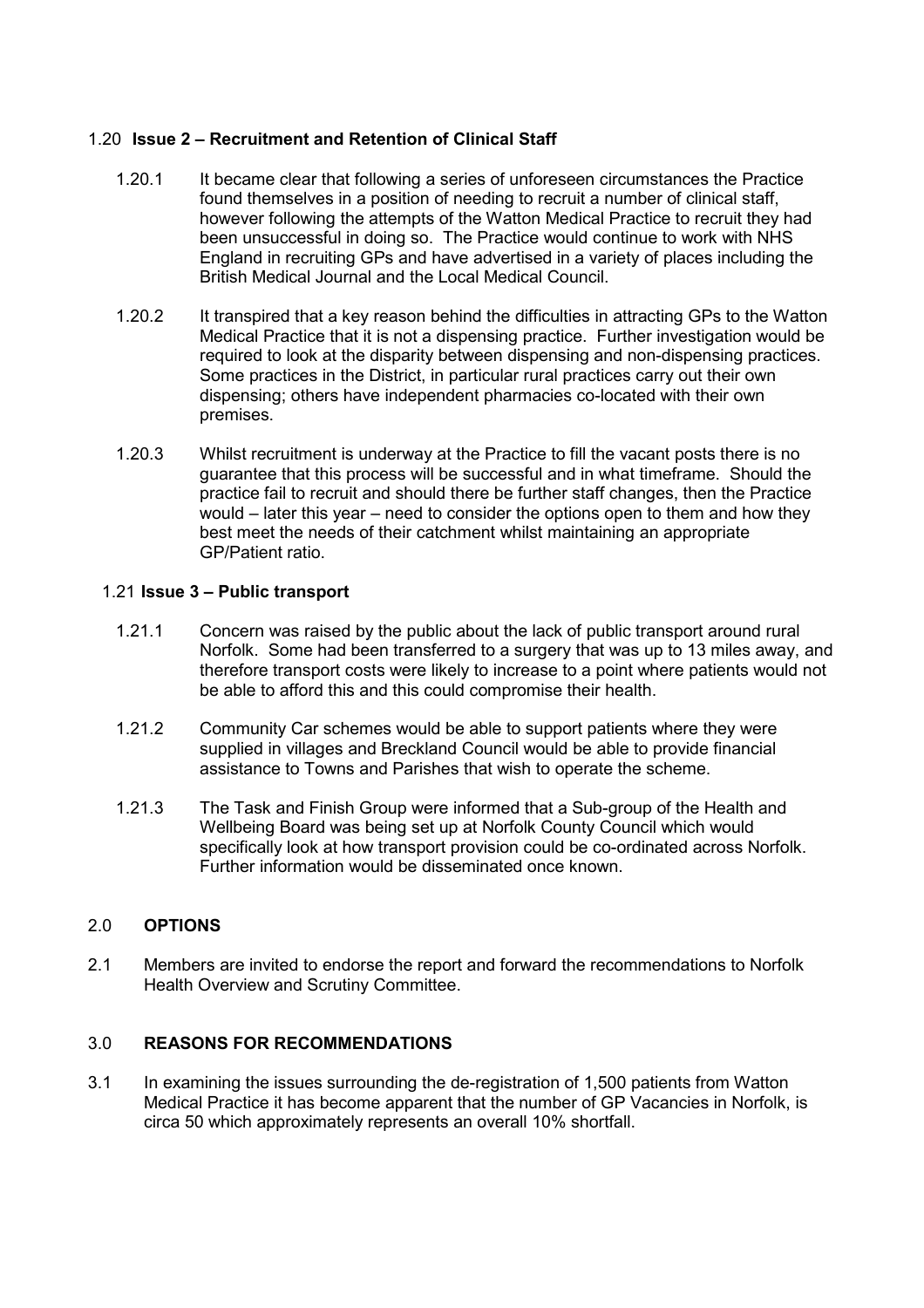- 3.2 The NHS England workforce strategy to 2020 fails adequately to consider the provision of GP services. GP practices are of course contracted services, however neither the NHS or local practices are statutory consultees' in the planning process.
- 3.3 Additionally, the cost of Locum Services in Norfolk can be up to £800 per session, making such services strategically unaffordable. Such costs for Norfolk are perhaps twice the equivalent costs in centres such as Cambridge.
- 3.4 A further factor is the provision of GP training posts, which have a number of unfilled vacancies in Norfolk (and Suffolk).
- 3.5 Breckland's Task and Finish Group identified significant disparity of potential earning between dispensing and non-dispensing GP practices making it more difficult for the latter to recruit.
- 3.6 Some Doctors Surgery leases, including those operating under PFI, have specific clauses restricting or debarring the use of premises for dispensing, adding further to local recruitment difficulties.
- 3.7 The 2014-15 workforce planning process has identified an extension of process to include GP provision through liaison with commissioners.
- 3.8 It is unclear how commissioners access information relating to growth of housing numbers proposed or what strategic vision exists for GP provision in 2020.
- 3.9 Overall therefore the subject of GP provision, growth, recruitment and retention is worthy of scrutiny on a Norfolk Wide basis.
- 3.10 The Group heard evidence that the process of de-registration was set by strict guidelines from NHS England and was therefore carried out having regard to postcode areas allocated to neighbouring practices. Any other basis could be seen to be wholly or partially unfair or biased.
- 3.11 The Group were very pleased to hear that there were no issues regarding the quality of medical care provided by the practice.
- 3.12 Breckland Council could become more pro-active to support the recruitment of GPs by promoting the benefits of living and working in the Breckland District, its five major Towns and wide range of villages and smaller communities.

#### 4.0 **EXPECTED BENEFITS**

- 4.1 There are none for Breckland Council.
- 5.0 **IMPLICATIONS**
- 5.1 **Carbon Footprint / Environmental Issues**
- 5.1.1 It is the opinion of the Report Author that there are no implications.

#### 5.2 **Constitution & Legal**

5.2.1 It is the opinion of the Report Author that there are no implications.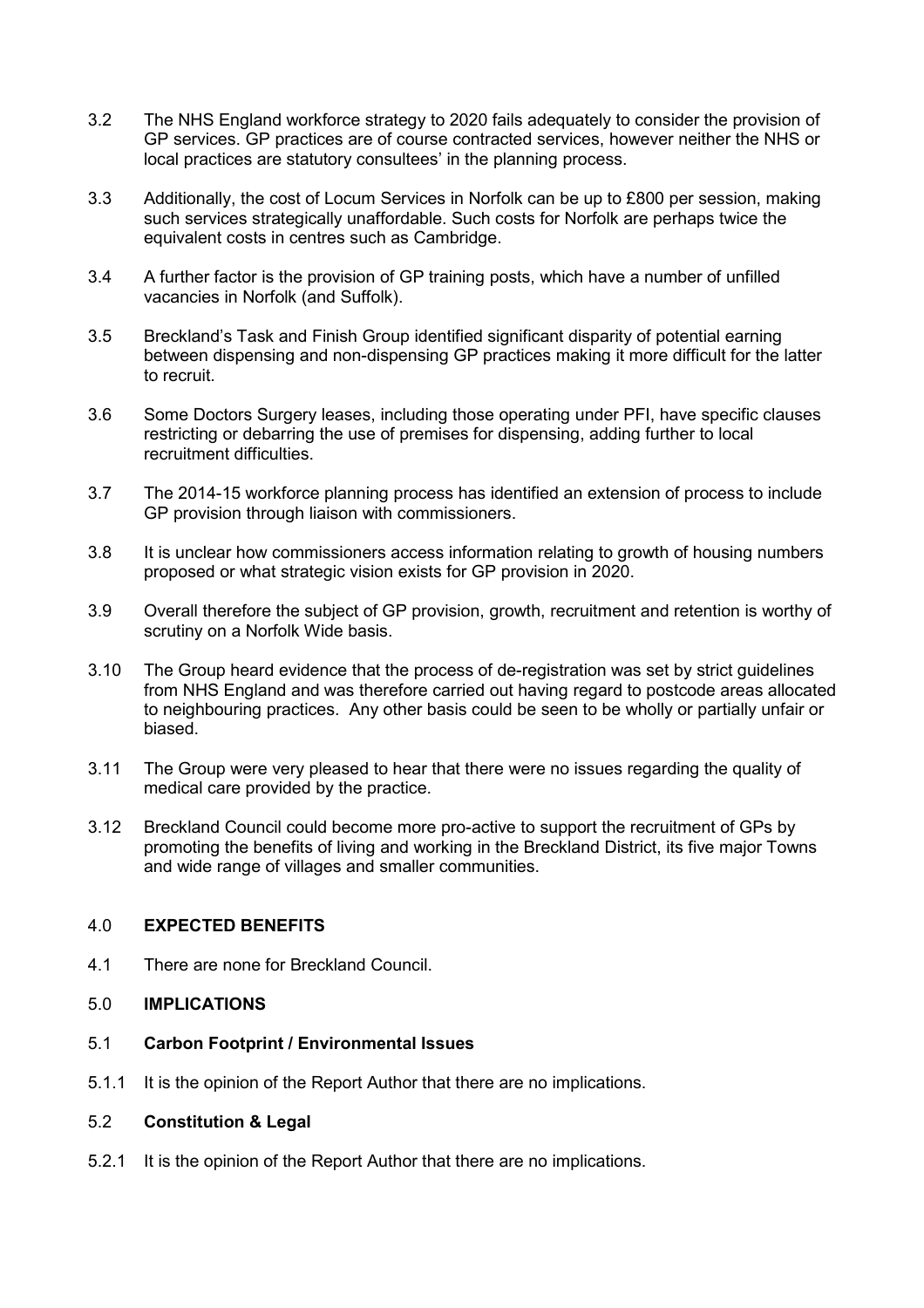### 5.3 **Contracts**

5.3.1 It is the opinion of the Report Author that there are no implications.

## 5.4 **Corporate Priorities**

5.4.1 It is the opinion of the Report Author that there are no implications.

### 5.5 **Crime and Disorder**

5.5.1 It is the opinion of the Report Author that there are no implications.

## 5.6 **Equality and Diversity / Human Rights**

5.6.1 It is the opinion of the Report Author that there are no implications.

## 5.7 **Financial**

5.7.1 It is the opinion of the Report Author that there are no implications.

## 5.8 **Risk Management**

5.8.1 It is the opinion of the Report Author that there are no implications.

## 5.9 **Staffing**

5.9.1 It is the opinion of the Report Author that there are no implications.

# 5.10 **Stakeholders / Consultation / Timescales**

5.10.1 It is the opinion of the Report Author that there are no implications.

# 6.0 **WARDS/COMMUNITIES AFFECTED**

6.1 Watton, Shipdham, Harling, Kenninghall, Swaffham, Burgh & Haverscroft, Queens, Thetford Abbey, Thetford Castle, Thetford Guildhall, Thetford Saxon.

# **7.0 ACRONYMS**

7.1 BMA – British Medical Association GP – General Practitoner NHOSC – Norfolk Health Overview and Scrutiny Committee NHS – National Health Service NHS England (EAAT) – NHS England East Anglia Area Team PFI – Private Finance Initiative

# **Lead Contact Officer**

Name and Post: Teresa Smith, Committee Officer Telephone Number: 01362 656295 Email: Teresa.Smith@breckland.gov.uk

**Director / Officer who will be attending the Meeting** Vicky Thomson, Democratic Services and Legal Manager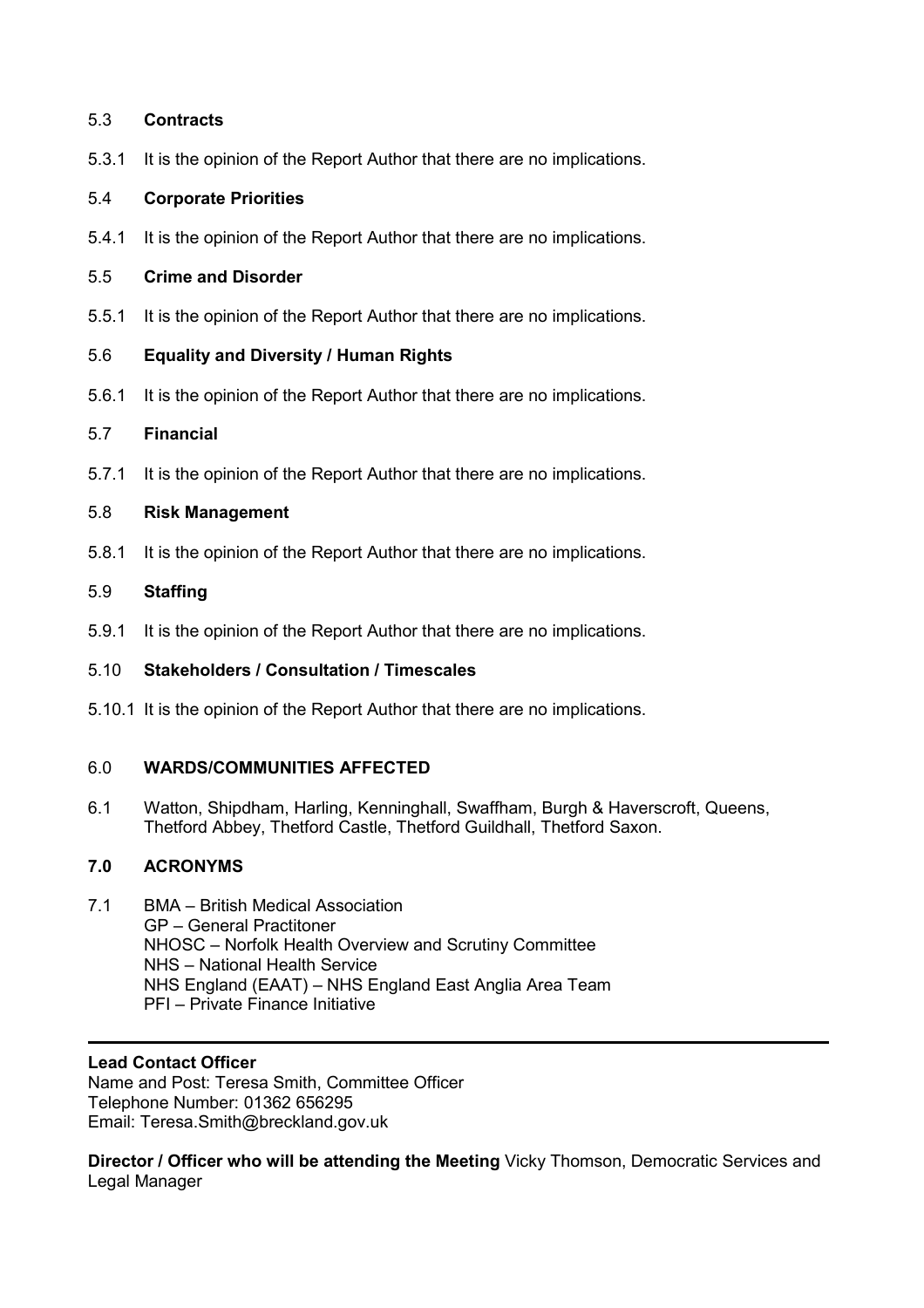# **Key Decision:** No

## **Exempt Decision:** No

# **Appendices attached to this report:**

- 1. Map of the area affected
- 2. Issues raised by Neighbouring practices
- 3. Watton Medical Practice Letter
- 4. Housing Growth in and around Watton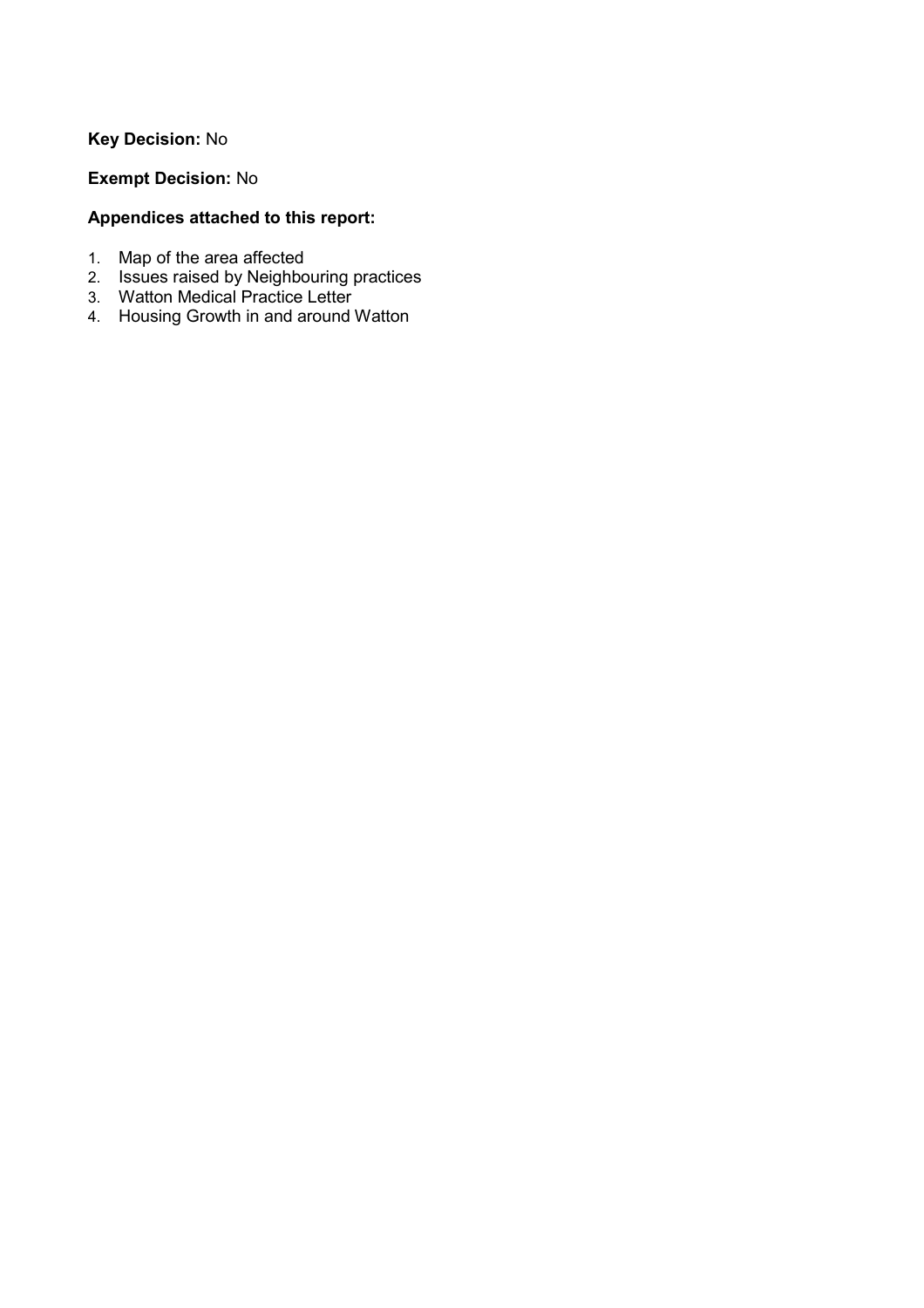

# **Appendix 1 – Map of the Area affected – Watton Medical Practice**

*The above map shows the boundary of the South Norfolk CCG.* 

The surgeries that were recommended for those who were de-registered are:

| <b>Surgery</b>      | <b>Distance from Watton</b> | <b>Approx Length of Driving Time</b> |
|---------------------|-----------------------------|--------------------------------------|
| Hingham             | 7.5 miles                   | 14 mins                              |
| Shipdham            | 5.8 miles                   | 11 mins                              |
| <b>East Harling</b> | 11.2 miles                  | 20 mins                              |
| Kenninghall         | 13.5 miles                  | 24 mins                              |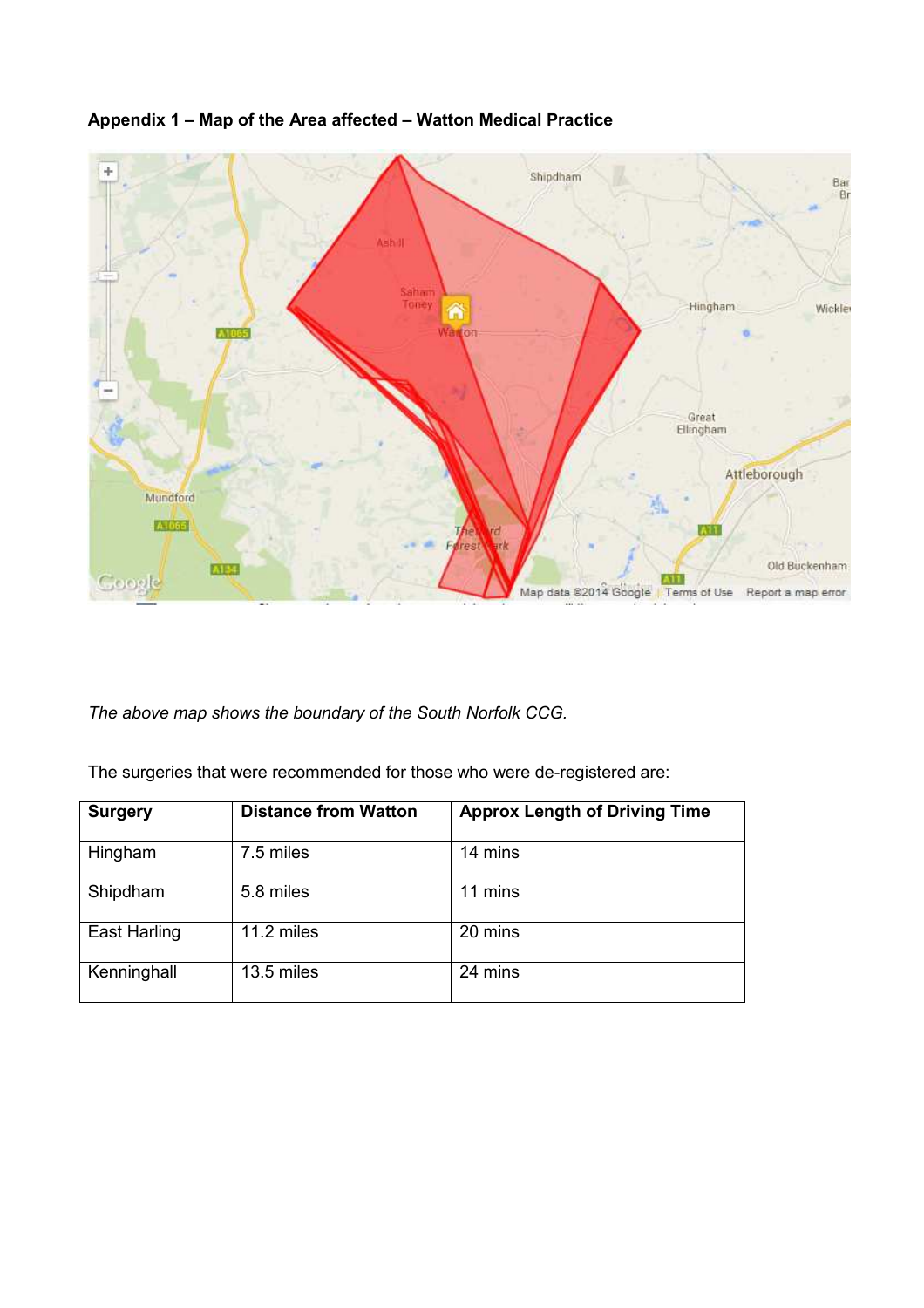## **Appendix 2 – Issues raised by Neighbouring Practices**

The Task & Finish Group wrote to the following neighbouring medical practices

- Manor Farm Medical Centre, Swaffham
- Campingland Surgery, Swaffham
- Dr Riddell & Partners, Grove Lane, Thetford
- Thetford Healthy Living Centre, Croxton Road, Thetford
- Plowright Surgery, North Pickenham Road, Necton
- The Surgery, Station Road, Attleborough
- Attleborough Surgeries, Queens Square, Attleborough
- East Harling Surgery
- Kenninghall Surgery
- Shipdham Surgery
- Hingham Surgery

They were asked the same questions and the anonomised responses below highlight the feedback received.

#### **1. What had been their recent experience of recruitment and retention over the last five years, and did they have any experiences which would be useful to share with other practices?**

Good quality recruitment over the last 5 years within the NHS has been and is still very difficult. We lost our senior practice nurse in January and advertised in the EDP (very expensive), tried all the normal networks, tried locum agencies, tried recruitment agencies, but to no avail. We really went out to multiple recruitment avenues and found a more senior nurse (Nurse Practitioner) who joined us in May. We were without a senior nurse for three months and found it very difficult.

Practices only wants to take on top quality, as if they take on a subpar clinician, they are going to end up with more problems than they had originally.

Overall we do not have a high turnover of staff and a number of the team here have been with us for over 10 years.

In the past five years we have lost two Partners who have moved outside of the UK. Furthermore, one of our Salaried GP's decided to leave the medical profession and retired early. We have been fortunate to recruit without too much difficulty using mediums such as the LMC, word of mouth and British Medical Journal. There will be a requirement to recruit shortly as one of our Partners has just resigned from the Practice.

We have only recruited one GP and this was due to the retirement of a previous long term locum. Luckily we were able to secure another regular locum to come onto the books and its working out well. Staff turnover in general is relatively low in our practice except for the usual wastage of retirement / house moves. Our highest turnover team would be Reception as the job is very challenging and they often don't receive the recognition they deserve. Most of our GPs are in their late 40s / 50s and so we are hoping to stave off the discussion around retirement for a year or two yet. Prior to this period, we did recruit 2 salaried GPs when a previous partner retired. We did have a limited selection of candidates for these positions although this was 5 years ago, and I am glad we are not facing a similar situation at present.

Recruitment of GPs is a significant challenge and we have faced huge issues in the past in trying to recruit. There appears to be a disconnect between supply and demand in that there are far more GP vacancies than there are GPs looking for work.

We have recently recruited a new GP from 1 June 2014 and we have a low turnover of all our staff.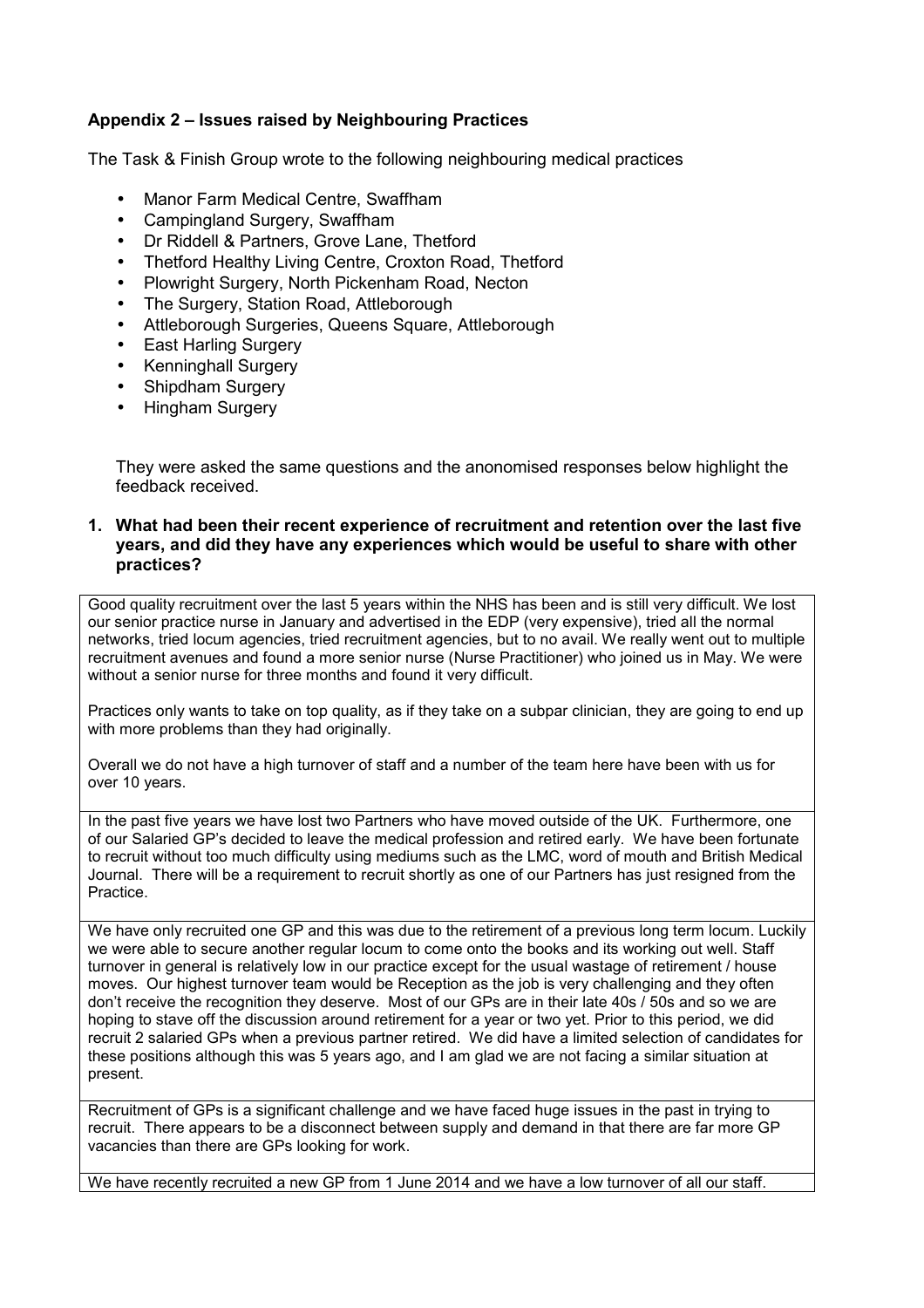### **2. Had they been adequately consulted with regarding the de-registration of Watton patients? What impact has this had on their surgery?**

We received very little in the way of warning except an email from Watton Medical Practice asking whether certain villages were within our boundary area. When we confirmed that four such villages were in our Practice Area we were notified that Watton would be writing to these patients informing them that they were de-registering them and advising them to register with us. The number of patients that were likely to be affected totalled 186.

As at the end of June 2014 we have had 131 Watton patients register with us. This has caused a significant impact on all areas within the Practice. The main concern for us at present is the Out of Area allocations, specifically the ability to undertake home visits should they be requested. The Area Team have been trying for a considerable period of time to solve this issue but have yet to do so. In reality should we have to visit one of the allocated patients it could compromise clinical care for our existing patients.

Another concern for us is that the patients who are being allocated may be subjected to travel some distance to attend an appointment or collect medication. To our knowledge there is no Public transport available for these patients and this potentially renders them vulnerable.

No we were not consulted at all; we were just told that it was happening. There has been a major impact on our small surgery with our practice list size increasing around 8-9% in 5 weeks. This has put a real strain on our resources and existing patients are very unhappy that they have to wait longer for appointments. There has also been a real administrative and clinical strain put on us with the increased workload. I have to say that my team has been brilliant and all mucked in to support each other.

We were given 10 days' notice of this action and the patients were given 14 days' notice to reregister elsewhere. This timescale did not allow us much time to prepare and therefore had a huge impact on the day to day workload at the surgery.

A number of patients we have registered from Watton are very angry at being deregistered with little notice and we have borne the brunt of their anger, my team has remained calm and assured them this was Wattons' decision and we are just trying to help by taking them onto our books.

We hope we are through the worst of it, but if Watton deregister more patients (3000-4000), something they said they might do later this year if they cannot recruit, then it's going to be very serious, not just for us, but for all surrounding practices.

We did not feel that we were adequately consulted regarding the de-registration of Watton patients. We were given 10days notice of this action and the patients were given 14 days notice to register elsewhere. The timescales were therefore very quick which did not allow us a lot of time to prepare and therefore had a huge impact on the day to day workload at the surgery. Some of the patients concerned were very upset about their de-registration by Watton and this all takes extra time and effort at reception to allay any worries/fears. This large increase in patients at one time has also meant that our practice list size will have increased by 7% in one month, which in turn will mean a 7% increase in workload/daily activities for the future. We are working to try and prevent this having any adverse impact on our existing patients' care.

Yes Watton did adequately consult with us.

The consultation was minimal and strictly in the legal sense as opposed to the common interpretation of the word. We were 'consulted' with during May through one letter from the Area Team asking for our input into Watton closing their list to new patients – this is different from de-registering patients. Each of the 6 practices concerned expressed their grave concerns about Watton closing their list as all practices are facing not only challenging times, but considerable building of new houses within their areas. We assume that these concerns were considered but they were not acknowledged. The next communication came from the Area Team directly to the Watton practice in an email on  $22<sup>nd</sup>$  May, into which we were copied, which said that they had received agreement to close their list for new registrations. This letter did not allude to a de-registration scenario at all. We then received an email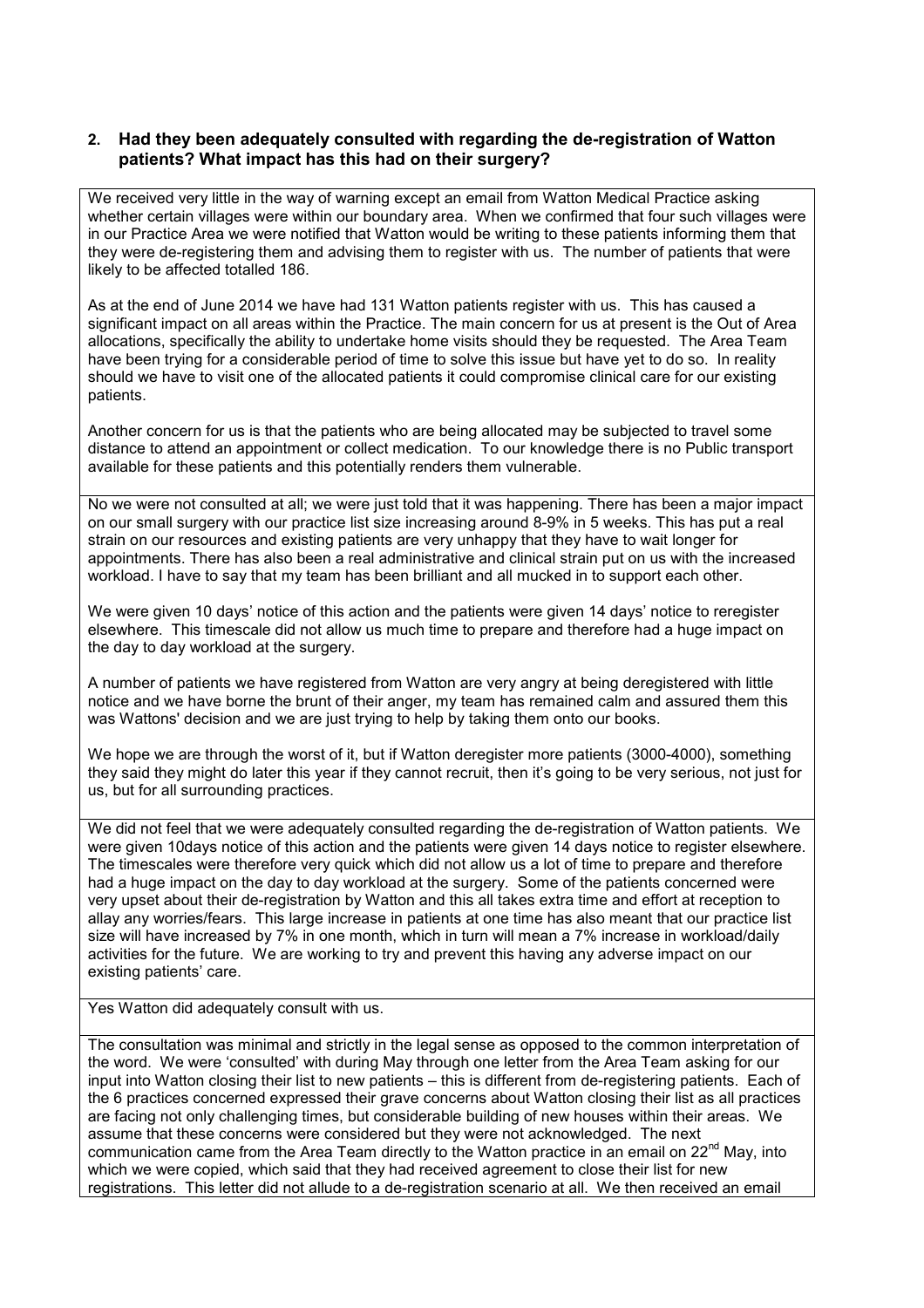from the Practice Manager at Watton on 23<sup>rd</sup> May to say that not only were they closing their list as of 2<sup>nd</sup> June, they would also be de-registering 1500 patients as of this date. So, although in theory we were consulted with, we were given exceedingly little notice that we would have 831 patients descending on us within 10 days. It only became apparent after a call to the Area Team on 23<sup>rd</sup> May that Watton did not need to gain permission to de-register the patients. In hindsight, it would have been much more sensible for the Area Team to have EITHER said to them, close your list immediately and then we'll discuss de-registration when we know the impact, OR de-register first and then we'll decide about a list closure. To do the 2 things in tandem has caused immense concern and stress to not only the 1500 deregistered patients, the patients moving into the Watton area who are being forced to register with surgeries many miles away, but has also risked de-stabilising 6 surrounding practices. We have been relatively fortunate in as much as we could put on some extra clinics, but we have a huge number of patients still to assess with regard their medical histories. The pressure on the surgery has been across all departments. Pressure on appointments for clinicians, dispensary staff who are trying desperately to manage a huge sudden increase in patients on medications, our reception team who have managed the registrations and the admin team who are struggling to keep abreast of the medical notes arriving weekly. We have experienced a 5% increase in patient list size in less than a month!

### **3. To what degree were you consulted with regarding future growth and how did they plan for future resourcing?**

During my tenure (10 years) I have never been consulted about future growth in our Practice Area. Information such as this would be welcome in order that we can plan for future resourcing.

As far as I'm aware, we are not consulted at all with regard future growth, if this alludes to new builds and extending our towns and villages. I monitor the planning applications periodically – probably 6 monthly – and recently received a very helpful email from one of your planning team, when I enquired, with regard the number of current approved planning consents issued for multiple housing sites. These stats suggest that there is planning permission granted for another 834 houses within our catchment area. This would probably equate to approx. 2400 new patients, split between three practices. We all have an eye on this, but as we are financed retrospectively, it is not possible to bring resource in PRIOR to the demand. Thus we will be continuing to use locums to absorb any issues when they arise. In normal situations, although we think we will be nearing saturation point with another 1/3 of the expected 2,400 patients. This is manageable as long as there isn't a repeat of the Watton de-registration situation. We have made it eminently clear to the Area Team that we will NOT be absorbing any more mass de-registrations from patients from the Watton practice as the pressures are not sustainable. Unfortunately, legislation is not on our side and it is legally not possible to refuse to register patients who fall within your current catchment area unless you have closed your list. This is a last resort but something we would consider if the pressures became extreme.

We are not consulted about future growth and feel that the apparent lack of young GPs being trained nationally could cause us problems in the future.

As a practice we look at how many new registrations we are doing each month and see what building work is going on in the area that might impact us. We always future plan for growth in our own surgery and have increased clinical time with the recruitment of our salaried GP and trainee Nurse Practitioner. What we were not prepared for was the massive increase due the issue at Watton surgery.

We have not been consulted about future growth so currently have no plans for future resourcing. We are hoping that this issue is resolved in the shortest amount of time possible.

### **Other Comments/concerns raised:**

Of a more worrying nature is the fact that the Watton Medical Practice list is closed. This means that any patient moving into the Watton area is unable to register with their local GP surgery. They will be assigned by SERCO to a practice surrounding Watton on a rotation basis. This takes no account of possible transport issues, patient's ability to drive or medical conditions, and may present severe difficulties in the future. It is not good for either patients or the practices for patients to not have a local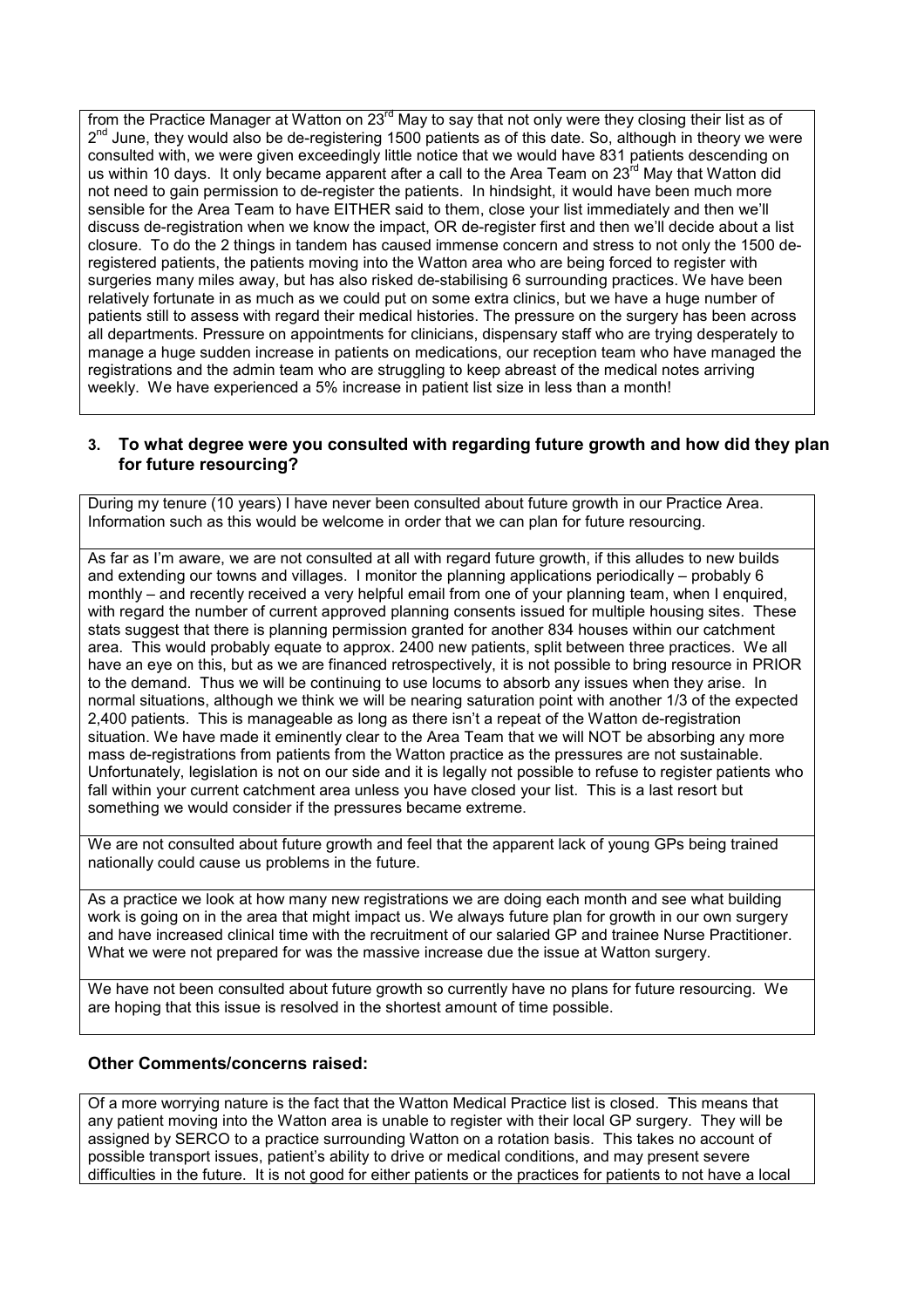surgery.

There is also the worry of the domino effect resulting in the destabilising of the surrounding practices. We are one of the practices that will be included in this rotation and obviously depending on numbers this may not be sustainable over a longer period of time.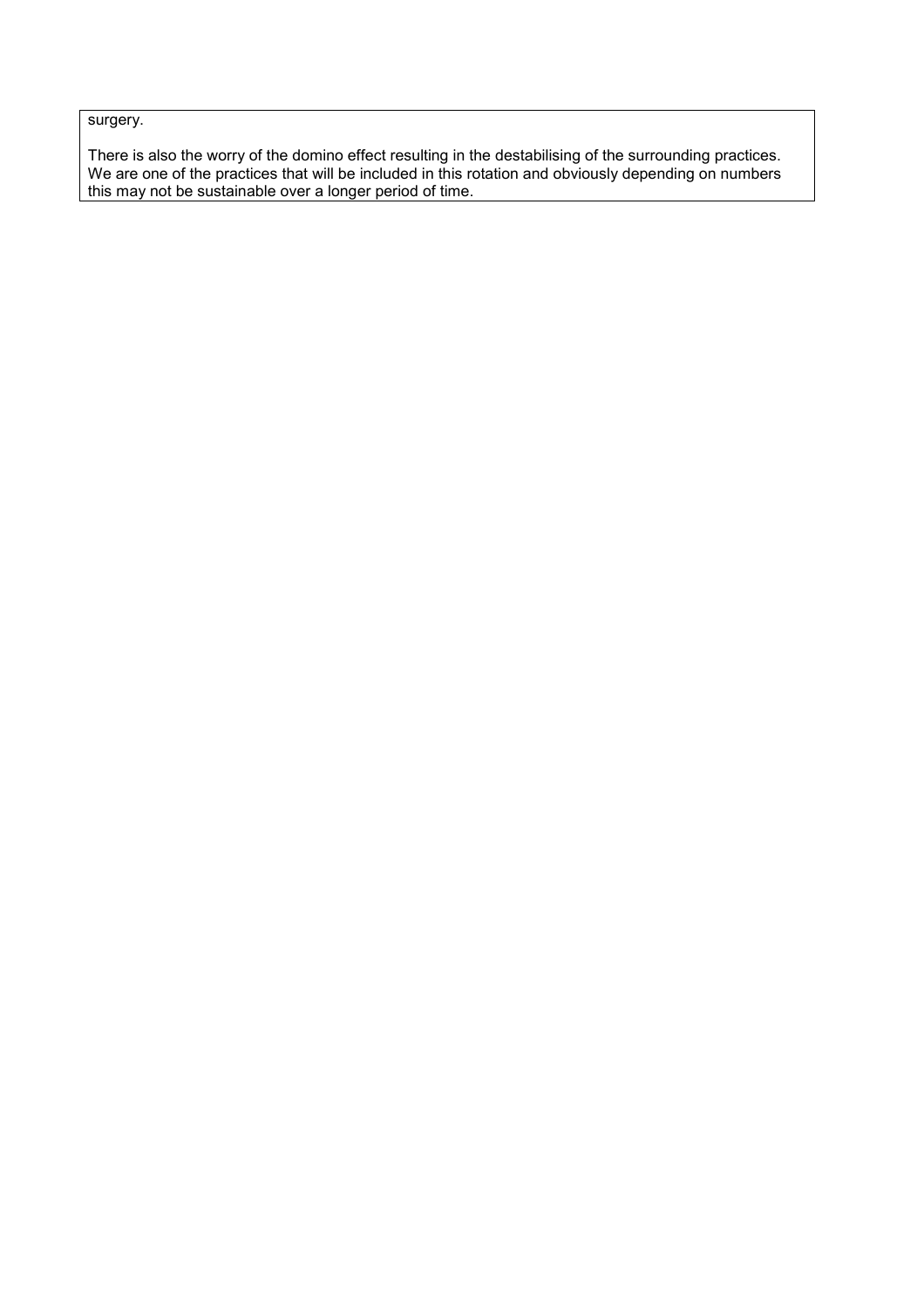### **Appendix 3 – Letter to the Watton Medical Practice**



Democratic Services General Enquiries: 01362 656870 Fax No. 01362 690821 DX 743950 Dereham 2

Mrs M Osborne Practice Manager Watton Medical Practice 24 Gregor Shanks Way **Watton Thetford** Norfolk IP25 6FA

Your Ref: Our Ref: TS/ Contact: Teresa Smith<br>Direct Dial: 01362 65629 01362 656295 E-mail: teresa.smith@breckland.gov.uk Date 3 July 2014

Dear Mrs Osborne

You are I believe aware that the Overview and Scrutiny Commission of Breckland Council decided at its last meeting to set up a Task and Finish group to look at the issues surrounding the de-registration of 1500 patients from your surgery, and the effect upon what we regard as a significant number of Breckland residents.

I have been selected to chair this group as I am currently the Breckland appointee to Norfolk Health Overview and Scrutiny Commission (NHOSC).

The group consists of 6 voting members; other District Councillors are also entitled to attend our meetings. Members of the group have been selected on the basis of prior experience of Health Issues, or having relevant knowledge of Watton and neighbouring Parishes.

We will be sending out a simple questionnaire to adjacent Medical Practices, and will take input from community representatives.

I would like to extend an invitation to the senior partner and/or yourself as practice manager to attend a question and answer session of approximately one hour to discuss the issues arising and to put your own points of view.

I am aware of the time pressures you must have, we can therefore arrange for a meeting to be held either in Watton or at the District Council Offices in Dereham. We are hoping that this meeting can take place on 15 July, and would be grateful if you could let us know of a time that would suit you to attend.

We will also, but not concurrently, be seeking a representative from South Norfolk CCG to attend.

The task and finish group identified a number of specific questions for your practice which are set out overleaf.

1. On what basis did the surgery seek to recruit GPs and what were the incentives offered?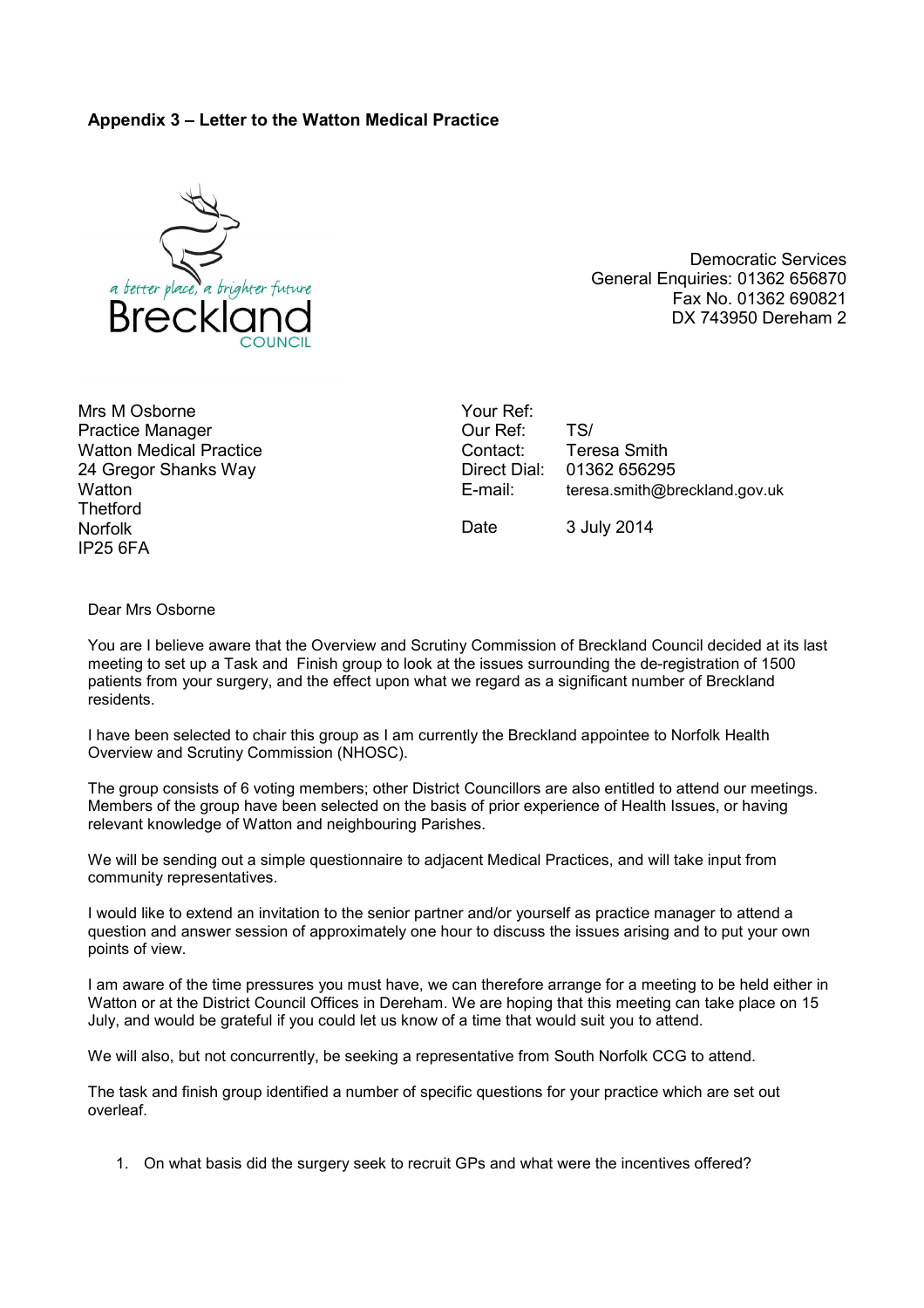- 2. What is the current level of Do Not Attend rates at the surgery?
- 3. The Task and Finish Group would like to understand what the current Management Structure is, and under what terms has it has been constituted.
- 4. Why had there been no public consultation, or why had the public not been offered the opportunity to voluntarily de-register?
- 5. If there had been a problem with recruiting GP's why had other local surgeries not reported any issues?
- 6. What impact has the de-registration had on neighbouring surgeries?
- 7. What support has been provided for those that have been de-registered?
- 8. Do patients feel that the current Patient Liaison Group are not serving the patients as it should be?
- 9. Were the first people to be de-registered those who were not within the Watton boundary and why has the Surgery taken on those patients in the first instance?
- 10. Has Watton Surgery recently asked patients to complete a questionnaire and have the results been forwarded to Quality Care Commission?
- 11. Had Watton Surgery recently undergone an inspection by the local Clinical Commissioning Group?

District Council issues that have relevant overlap include planning for growth in housing and funding of Community car schemes which help those in more remote areas access medical and other services. District Councils were recently given additional responsibilities as members of the County wide Health and Wellbeing board.

The question and answer session will not be open to the public, however the final summary report will be presented to Breckland's Overview and Scrutiny Commission for onward transmission to NHOSC.

Should you require further information on the role of health scrutiny we can provide links to the appropriate Government publications.

I would be grateful if you could let me know as soon as possible if you are able to attend this meeting at a time that suits you

With kind regards

Robert Kybird

Robert Kybird Chairman of the Council and Chair of the Task and Finish Group Breckland Representative on NHOSC